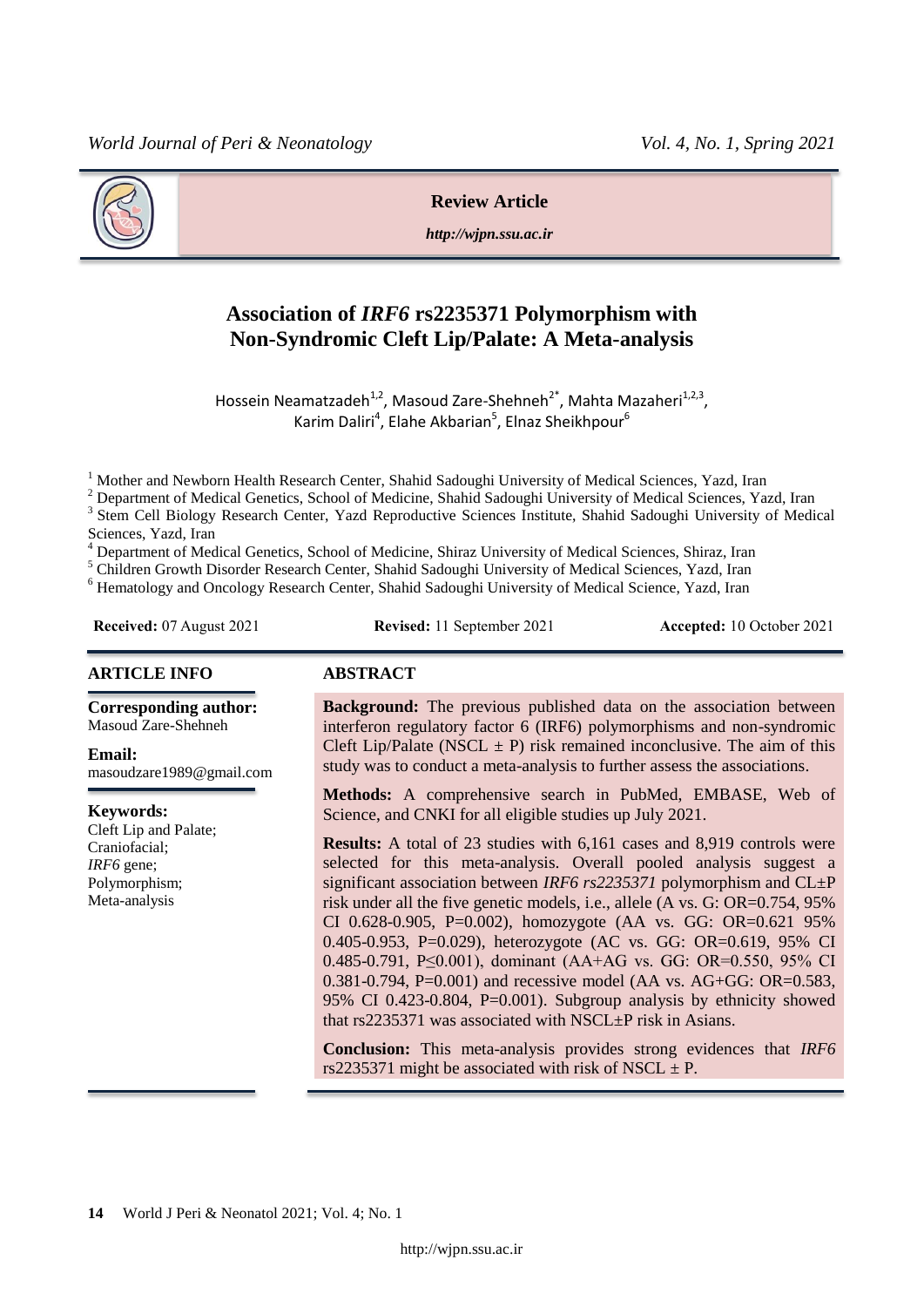# **Introduction**

left lip and cleft palate  $(CL \pm P)$ , also known as orofacial cleft are congenital malformations that comprise a large **Figure 1** left lip and cleft palate (CL  $\pm$  P), also known as orofacial cleft are congenital malformations that comprise a large fraction of birth defects.<sup>1</sup> CL  $\pm$  P is a common congenital malformation due to unknown etiological mechanisms. According to epidemiological studies, maternal epilepsy, prenatal exposure to isotretinoin and nonsteroidal anti-inflammatories are extrinsic factors that increase the risk of CL  $\pm$  P).<sup>3</sup> Overall, medicine intake during pregnancy increases the risk of CL  $\pm$  P.<sup>4</sup> A complex interplay between genetic and environmental factors, including the interaction of cell growth, growth factors and receptors, the convergence ,and fusion of the facial and palatal processes, apoptosis, and adequate nutrient supply dictate the highly regulated process of craniofacial development).<sup>5-7</sup> The development of the craniofacial region is regulated by many genes including growth factors, 8,9 signaling molecules (e.g., WNT family, SHH and respective receptors),<sup>10,11</sup> and transcription factors (e.g., MSX, DLX, LHX, PRRX and BARX family genes and respective receptors).  $^{12,13}$ Among these genetic factors, single nucleotide polymorphisms (SNPs) in the interferon regulatory factor 6 (IRF6) have been mostly investigated in their contribution to orofacial clefting.14,15 In addition, a mutation in the *IRF6* gene is associated with the autosomal dominant van der Woude syndrome (VWS) or the related popliteal pterygium syndrome (PPS).

The human *IRF6* (OMIM # 607199) gene belongs to a family of transcription factors, which its function is related to the formation of connective tissue, for example, that of the palate. The IRF6 identified within the VWS critical region at 1q32-q41 contains ten exons and spanning approximately 20.5 kb. Some polymorphisms have been found in the IRF6, such as, 21082A/G (rs1800896), 2592C/A (rs1800872) and 2829C/T (rs1800871). Autosomal-dominant van der Woude syndrome is the most common Mendelian syndrome that has the cardinal signs of cleft lip with or without cleft palate (CL/P) and/or cleft palate only (CPO) with dental anomalies and pitted lips caused by mutations in this gene). In the past decade, a number of population-based case-control studies have shown the possible association of different *IRF6* polymorphisms with susceptibility of nonsyndromic cleft lip with or without palate (NSCL  $\pm$  P). However, the results from these studies are dissimilar to some extent, but nevertheless intriguing, which may be owing to limitations in individual studies. To address this issue, we conducted a meta-analysis with subgroup analysis from all eligible studies, to obtain a more precise estimation of the association of *IRF6* rs2235371, rs2013162 and rs642961 polymorphisms with risk of  $NSCL \pm P$ .

## **Materials and Methods**

*Publication Search:* A comprehensive computer search was performed independently by two authors, in PubMed, Web of Knowledge, Web of Science, Embase, Scientific Information Database (SID), WanFang, VIP, Chinese Biomedical Database (CBD), and China National Knowledge Infrastructure (CNKI) database to collect the case-control studies that investigated the association between IR2 polymorphism with NSCL  $\pm$  P risk up to September 05, 2019. Combinations of the following keywords were used in the search: ("Non-Syndromic Cleft Lip/Palate" OR "Cleft Lip/Palate" OR "Craniofacial" OR "Van Der Woude Syndrome" OR "VWS1") AND (""Interferon Regulatory Factor 6"" OR "IRF6") AND ("rs2235371" OR 2829C>T" OR "c.535G>A" OR "p.Val179Ile" OR "p.Val274Ile") AND (""rs2235375"" OR ""c.382+27C>A"" OR  $C$ :  $(667+27C>A)$  AND  $(C)$ Gene'' OR "Genotype" OR "Allele" OR "Polymorphism" OR " Single nucleotide polymorphisms"" OR ""SNP"" OR "Variation" OR "Mutation"). We also manually searched and reviewed the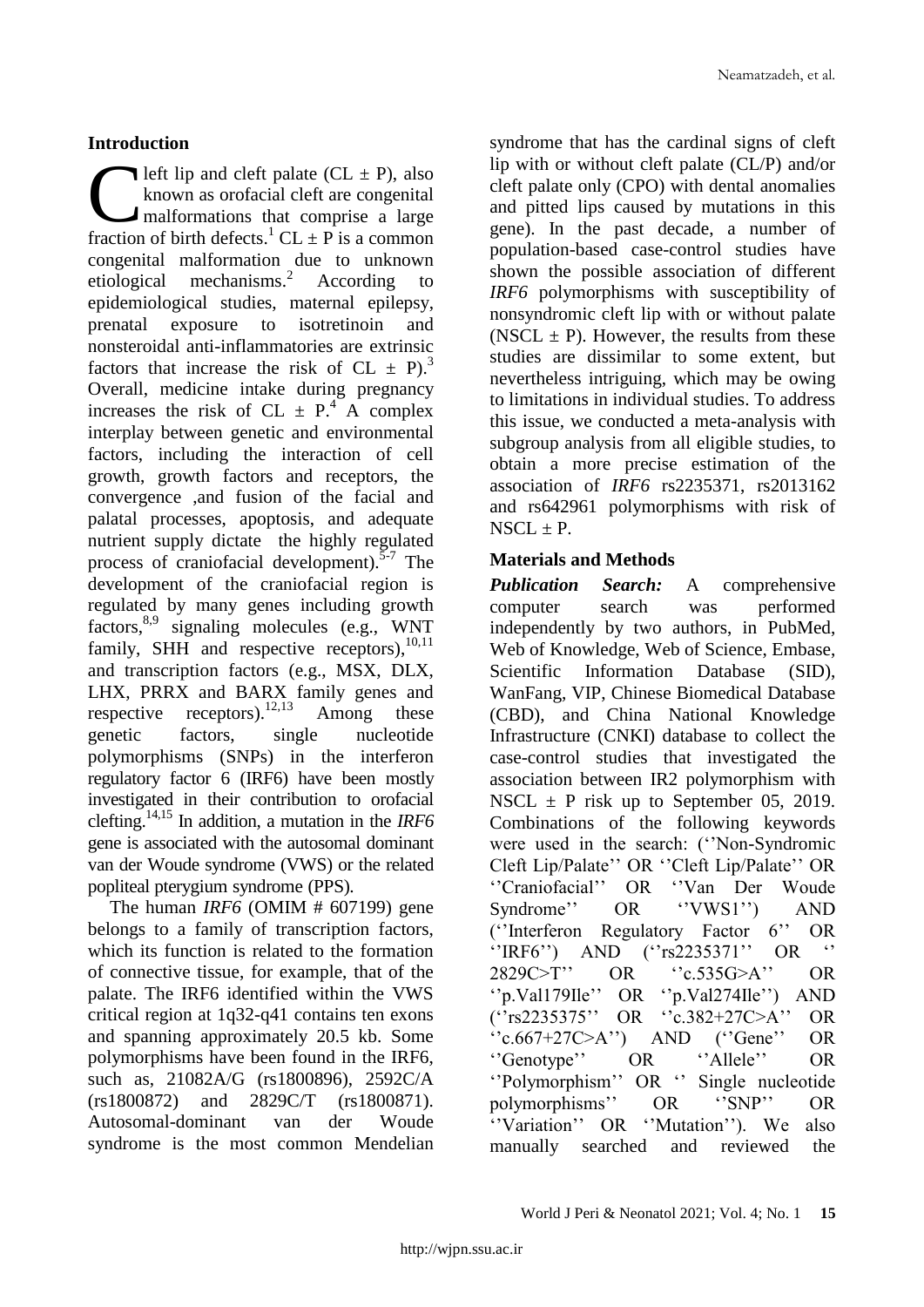references of retrieved publications or review articles to identify more potential eligible studies. The whole search process was performed in English, Chinese, Russian and Portuguese. When overlapping data on the same cases were included in more than one publication, only the one with the larger sample size was selected. As the present study was a meta-analysis in which all data were extracted from published literature, Ethical approval or patient consent was not needed.

*Inclusion and Excluding Criteria:* The following inclusion criteria were used to select literature for the meta-analysis: 1) studies with case-control or cohort design; 2) studies focused on the association of IF2 polymorphisms with NSCL  $\pm$  P risk; 3) studies contained at least two comparison groups (NSCL  $\pm$  P patients and healthy subjects); 4) detailed data for estimation of odds ratio (OR) and 95% confidence interval (CI), as well as available genotype frequencies for both patients and healthy subjects. The major exclusion criteria were: 1) not relevant to *IRF6* polymorphisms or NSCL  $\pm$  P; 2) no sufficient data reported; 3) case only studies or no controls; 4) linkage studies and family-based studies (twins, sibling and case-parent trios); 5) case reports, abstracts, comments, conference abstracts, editorials, reviews, meta-analysis; and 6) duplicated studies or data.

*Data Extraction:* Two authors performed data extraction independently using a standard form according to the inclusion criteria. When required, disagreements were resolved by discussion or consensus involving a third reviewer). The following data were collected from each study: first author's name, year of publication, ethnicity (Asian, Caucasian, African and mixed populations), country of origin, genotyping methods, numbers of cases and controls, frequencies of genotypes in cases and controls, minor allele frequency (MAF) in controls, and Hardy-Weinberg equilibrium (HWE) in controls. We contacted the corresponding authors by email to request the missing data if the publications did not report necessary data, as well as genotype frequencies. The "mixed" group means mixed or unknown populations. Moreover, when publications included a sample of more than one ethnicity or population, the data were extracted separately according to ethnicities.

*Statistical Analysis:* The strength of association between *IRF6* polymorphisms and NSCL  $\pm$  P was estimated by odds ratios (ORs) with 95% confidence intervals (95% CIs). The significance of the pooled OR was determined using the Z-test and  $P < 0.05$  was considered statistically significant. The pooled ORs were performed under all five genetic models, i.e., allele (B vs. A), homozygote (BB vs. AA), heterozygote (BA vs. BB), dominant (BB+BA vs. AA) and recessive (BB vs. BA+AA). Between-study heterogeneity was evaluated by using the Cochran Q-test, in which  $P \le 0.10$  indicated significant heterogeneity. Moreover, the  $I^2$ -value was used to quantify between-study heterogeneity (range of 0 to 100%:  $I^2 = 0.25\%$ , no heterogeneity;  $I^2 = 25-50\%$ , moderate heterogeneity;  $I^2 =$ = 50-75%, large heterogeneity;  $I^2 = 75{\text -}100\%$ , extreme heterogeneity). If obvious heterogeneity was observed among the studies, the randomeffects model (the DerSimonian and Laird method) was applied to calculate the pooled OR and 95% CI. Otherwise, the fixed-effects model (the Mantel-Haenszel method) was adopted for the meta-analysis. A Hardy-Weinberg equilibrium (HWE) test in controls was tested using the chi-square test  $(P < 0.05)$ . To explore potential sources of heterogeneity, we carried out subgroup analyses by ethnicity, source of controls, and HWE status. Sensitivity analysis was performed to evaluate the influence of every single study on pooled ORs and the stability of our results by sequential removal of individual studies. Subsequently, sensitivity analysis by excluding those studies HWE violating was performed to examine the stability of the results. The potential publication bias was estimated by the funnel plot, in which the standard error of log (OR)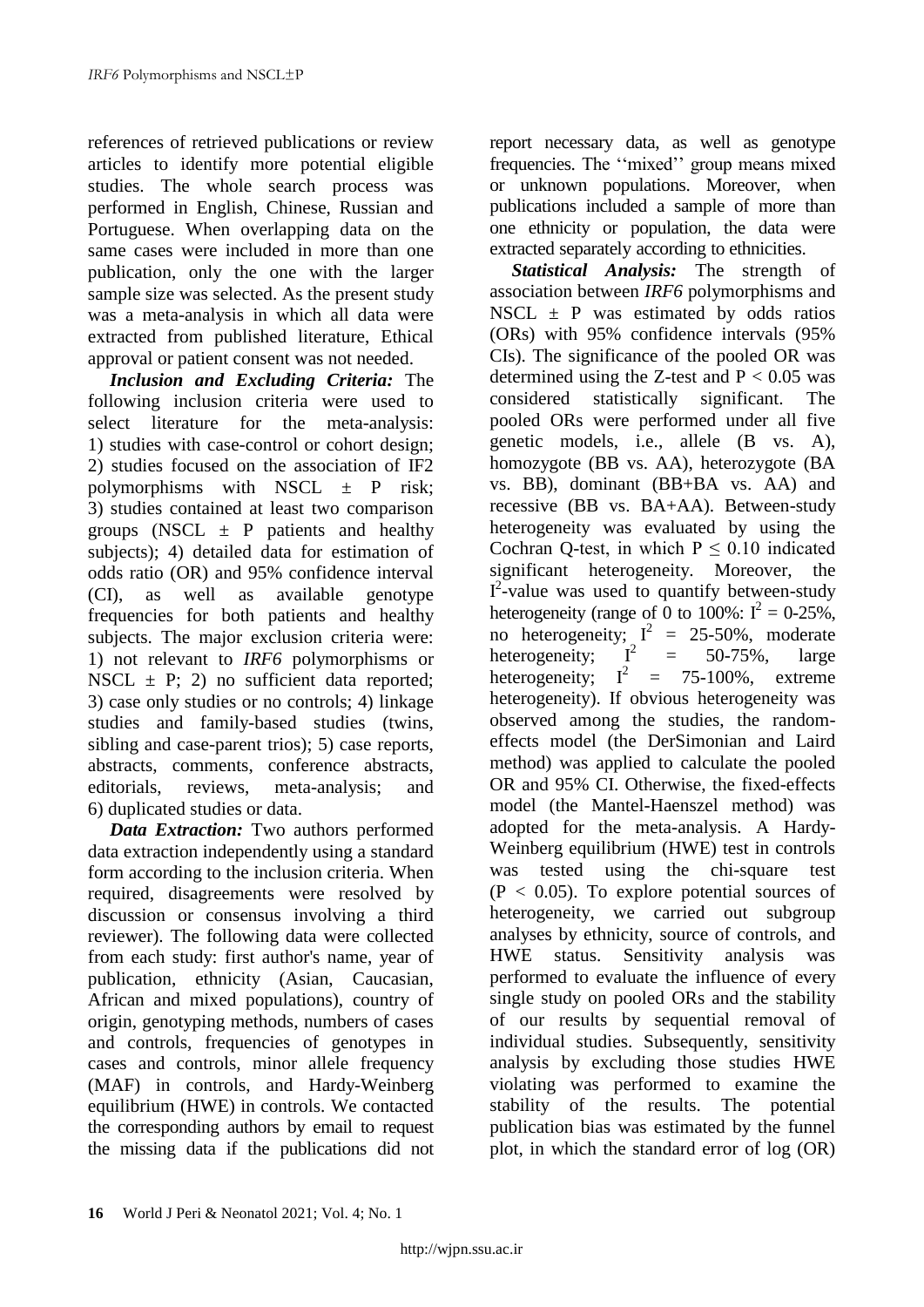of each study was plotted against its log (OR). An asymmetric plot suggests a possible publication bias. Using Egger's linear regression test, we examined funnel plot asymmetry, which relies on linear regression to estimate the OR on a natural logarithmic scale. For the interpretation of Egger's test, statistical significance was defined as  $P < 0.05$ . All of the statistical calculations were performed using Comprehensive Meta-Analysis (CMA) software version 2.0 (Biostat, USA). Two-sided  $P < 0.05$  was considered statistically significant.

## **Results**

The online databases presented 468 potentially relevant articles in the initial literature search. Two authors independently screened all titles and abstracts of the identified studies. After the first screening, 279 irrelevant and duplicate articles were excluded. Among the remaining articles, 12 explored other conditions instead of NSCL  $\pm$  P; 5 reported incomplete data or sufficient genotype frequencies, 5 were review studies. Finally, a total of 23 case-control studies with 6,161 cases and 8,919 controls were selected. Characteristics of included studies are shown in Tables 1 and 2. All the included studies were published since 2005. All eligible studies were published in English, Chinese and Portuguese*.* The sample size in cases ranged from 20 to 284. Among them, eight studies were based on Asians (Iran, China, and India), six based on mixed population (Brazil and Mexico), five based on Caucasians (the USA, Austria and Turkey), and two were based on Africans (Egypt). Nine genotyping methods were applied in the included studies: AS-PCR, PCR-RFLP, TaqMan, MALDI-TOF, LDR, MassARRAY, Sequencing, Dot-blot and HRMA. The genotypes and minor allele frequency (MAF) distributions in the cases and controls are shown in Table 1. Moreover, the distribution of genotypes in the controls was in agreement with Hardy-Weinberg equilibrium (HWE) for all selected studies, except for six studies (Table 1).

*Quantitative Data Synthesis:* We pooled all the 23 case-control studies together to assess the overall association between *IRF6* rs2235371 polymorphism and NSCL  $\pm$  P risk. Overall pooled analysis suggest a significant association between *IRF6 rs2235371* polymorphism and  $CL \pm P$  risk under all the five genetic models, i.e., allele (A vs. G: OR =  $0.754$ , 95% CI 0.628-0.905, P = 0.002), homozygote (AA vs. GG:  $OR = 0.621$  95% 0.405-0.953,  $P = 0.029$ ), heterozygote (AC vs. GG: OR = 0.619, 95% CI 0.485-0.791,  $P \leq 0.001$ ), dominant (AA+AG vs. GG: OR =  $0.550, 95\%$  CI 0.381-0.794, P = 0.001) and recessive model (AA vs. AG+GG: OR =  $0.583$ , 95% CI 0.423-0.804, P = 0.001). The studies were further stratified based on the ethnicity and country (China, Brazil and India). When stratified by ethnicity, a significant association between *IRF6 rs2235371* polymorphism and an increased risk of  $CL \pm P$ was found in Asians under four genetic models, i.e., allele (A vs. G: OR =  $0.705$ , 95% CI 0.571-0.871,  $P = 0.001$ ), homozygote (AA vs. GG: OR =  $0.570$ , 95% CI 0.363-0.896, P = 0.015), heterozygote (AC vs. GG:  $OR = 0.524$ , 95% CI 0.372-0.738,  $P \le 0.001$ ) and dominant (AA+AG vs. GG: OR = 0.590, 95% CI 0.444-0.785,  $P \leq 0.001$ , but not in Caucasians and mixed populations.

*Sensitivity Analysis:* To assess whether any individual study exerted undue influence on pooled ORs, "leave-one-out" sensitivity analysis was used by consecutively omitting one study each time for all subjects and subgroups. The sensitivity analysis for *IRF2* polymorphisms showed that no single study affected the pooled ORs significantly. Besides, we repeated sensitivity analysis by excluding those five studies that did not meet Hardy-Weinberg equilibrium (HWE). When these studies were excluded, the results were not changed in the overall population, indicating that our meta-analysis was statistically robust and reliable.

*Publication bias:* Begg's funnel plot and Egger"s test were performed to assess the publication bias of the literatures.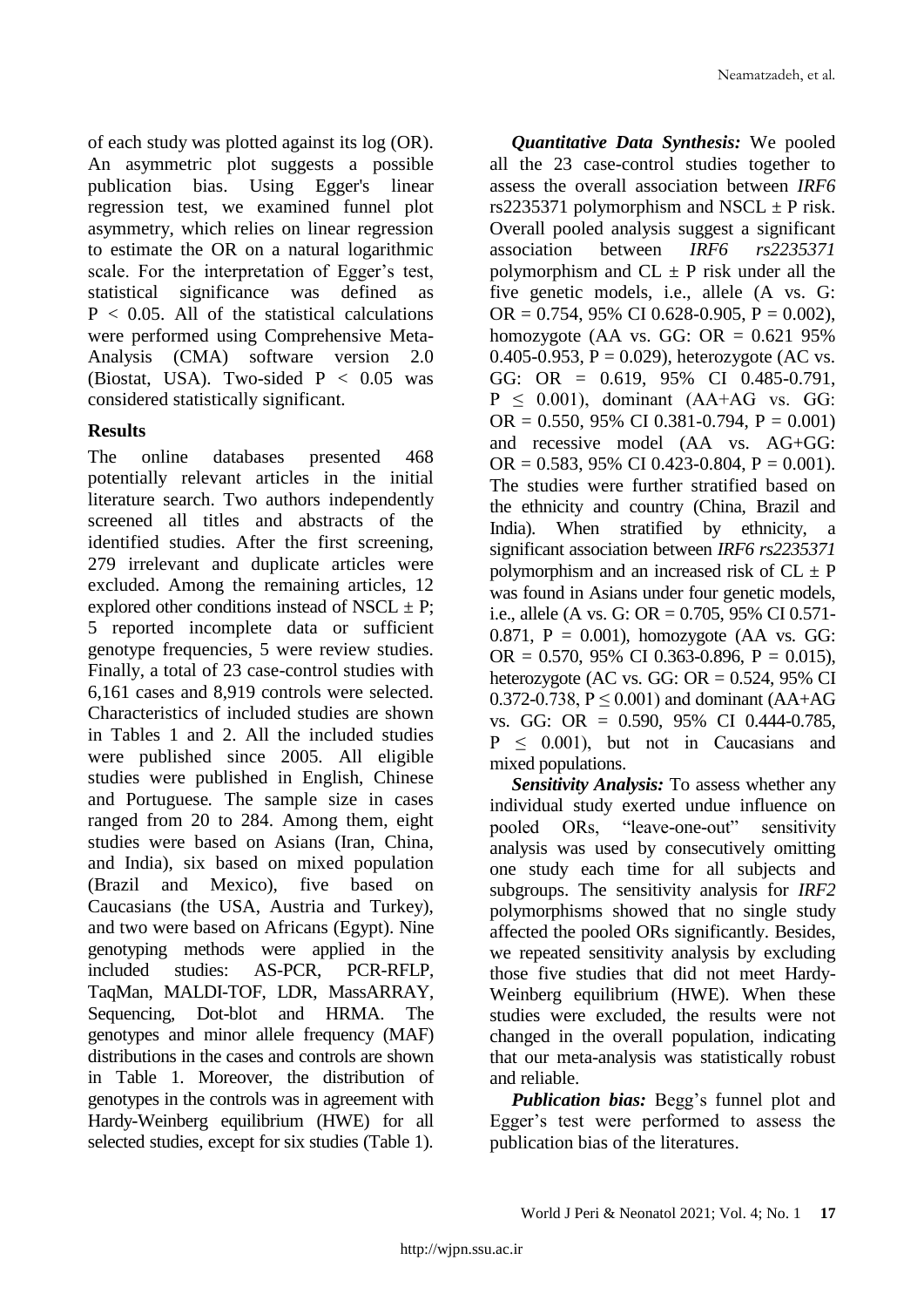| <b>First Author/Year</b>       | Country                    | <b>SOC</b> | <b>Genotyping</b> | <b>Case/Control</b> | <b>Cases</b>     |                |               |               |     | <b>Controls</b>  |     |                |               |              |             |              |
|--------------------------------|----------------------------|------------|-------------------|---------------------|------------------|----------------|---------------|---------------|-----|------------------|-----|----------------|---------------|--------------|-------------|--------------|
|                                | (Ethnicity)                |            | <b>Technique</b>  |                     | <b>Genotypes</b> |                |               | <b>Allele</b> |     | <b>Genotypes</b> |     |                | <b>Allele</b> |              | <b>MAFs</b> | <b>HWE</b>   |
|                                |                            |            |                   |                     | GG               | GA             | AA            | $\mathbf G$   | A   | GG               | GA  | AA             | $\mathbf G$   | $\mathbf{A}$ |             |              |
| Zucchero $2004^{17}$           | Multi-ethnic               | <b>NS</b>  | AS-PCR            | 132/370             | 75               | 50             |               | 200           | 64  | 163              | 162 | 45             | 488           | 252          | 0.340       | 0.628        |
| Srichomthong $2005^{18}$       | Thailand (Asian)           | <b>PB</b>  | <b>PCR-RFLP</b>   | 192/278             | 93               | 38             | 27            | 272           | 112 | 100              | 137 | 41             | 337           | 219          | 0.393       | 0.592        |
| Jugessur 2008 <sup>19</sup>    | Norway (Caucasian)         | PB         | TaqMan            | 314/416             | 297              | 17             | $\Omega$      | 611           | 17  | 399              | 17  | $\theta$       | 815           | 17           | 0.020       | 0.670        |
| Ali 2009 <sup>20</sup>         | India (Asian)              | PB         | PCR-RFLP          | 323/214             | 252              | 65             | 6             | 569           | 77  | 141              | 66  |                | 348           | 80           | 0.186       | 0.830        |
| Huang $2009^{21}$              | China (Asian)              | HB         | PCR-RFLP          | 257/174             | 133              | 106            | 18            | 372           | 142 | 57               | 79  | 38             | 193           | 155          | 0.445       | 0.285        |
| Tang 2009 <sup>22</sup>        | China (Asian)              | HB         | PCR-RFLP          | 66/96               | 30               | 31             | 5             | 91            | 41  | 34               | 50  | 12             | 118           | 74           | 0.385       | 0.330        |
| Birnbaum 2009 <sup>23</sup>    | Central Europe (Caucasian) | PB         | <b>MALDI-TOF</b>  | 442/952             | 435              | 7              | $\Omega$      | 877           |     | 913              | 39  | $\Omega$       | 1865          | 39           | 0.020       | 0.518        |
| Pan $2010^{24}$                | China (Asian)              | HB         | PCR-RFLP          | 127/115             | 69               | 40             | 18            | 178           | 76  | 47               | 60  | 8              | 161           | 69           | 0.300       | 0.054        |
| Shen $2009^{25}$               | China (Asian)              | FB         | Microarray        | 50/100              | 28               | 20             | 2             | 76            | 24  | 45               | 48  |                | 138           | 62           | 0.310       | 0.222        |
| Carter $2010^{26}$             | Ireland (Caucasian)        | HB         | AS-PCR            | 460/894             | 456              | $\overline{4}$ | $\Omega$      | 916           | 4   | 869              | 25  | $\Omega$       | 1763          | 25           | 0.014       | 0.671        |
| Paranaiba 2010 <sup>27</sup>   | Brazil (Mixed)             | <b>PB</b>  | PCR-RFLP          | 177/126             | 159              | 18             | $\Omega$      | 336           | 18  | 113              | 13  | $\theta$       | 236           | 13           | 0.051       | 0.541        |
| Shi 2011 <sup>28</sup>         | China (Asian)              | H B        | <b>LDR</b>        | 173/154             | 82               | 69             | 22            | 233           | 113 | 63               | 71  | 20             | 197           | 111          | 0.360       | 0.999        |
| Letra $2012^{29}$              | Brazil (Mixed)             | PB         | TaqMan            | 311/281             | 283              | 26             | 2             | 592           | 30  | 245              | 34  | $\overline{c}$ | 524           | 38           | 0.067       | 0.498        |
| Lu $2013^{30}$                 | China (Asian)              | PB         | AS-PCR            | 236/400             | 122              | 96             | 18            | 334           | 138 | 152              | 180 | 68             | 484           | 316          | 0.395       | 0.242        |
| Song 2013 <sup>31</sup>        | China (Asian)              | PB         | <b>MassARRAY</b>  | 203/226             | 114              | 72             | 17            | 300           | 106 | 93               | 106 | 27             | 292           | 160          | 0.354       | 0.701        |
| Zhou $2013^{32}$               | China (Asian)              | PB         | PCR-RFLP          | 106/129             | 57               | 45             | 4             | 159           | 53  | 52               | 66  | 11             | 170           | 88           | 0.341       | 0.116        |
| Gurramkonda 2013 <sup>33</sup> | India (Asian)              | <b>NS</b>  | PCR-RFLP          | 189/190             | 152              | 36             |               | 340           | 38  | 164              | 25  |                | 353           | 27           | 0.071       | 0.964        |
| Rathore $2014^{34}$            | India (Asian)              | HB         | PCR-RFLP          | 25/25               | 14               | 11             | $\Omega$      | 39            | 11  | $\overline{2}$   | 22  |                | 26            | 24           | 0.480       | $\leq 0.001$ |
| Mijiti 2015 $35$               | China (Asian)              | HB         | DS                | 100/60              | 80               | 17             | $\mathcal{F}$ | 177           | 23  | 39               | 20  |                | 98            | 22           | 0.183       | 0.380        |
| Ibarra-Arce $2015^{36}$        | Mexico (Mixed)             | <b>NS</b>  | Dot-blot          | 100/100             | 12               | 88             | $\left($      | 112           | 88  | 13               | 86  |                | 112           | 88           | 0.440       | $\leq 0.001$ |
| Jafary $2015^{37}$             | Iran (Asian)               | <b>NS</b>  | PCR-RFLP          | 107/100             | 97               | 10             | $\theta$      | 204           | 10  | 74               | 26  | $\Omega$       | 174           | 26           | 0.130       | 0.135        |
| Wu 2016 <sup>38</sup>          | China (Asian)              | <b>PB</b>  | <b>DS</b>         | 123/140             | 61               | 46             | 16            | 168           | 78  | 100              | 33  |                | 233           | 47           | 0.167       | 0.064        |
| $Xu 2016^{39}$                 | China (Asian)              | <b>NS</b>  | Microarray        | 104/300             | 54               | 44             | 6             | 152           | 56  | 114              | 134 | 52             | 362           | 238          | 0.396       | 0.247        |

**Table 1.** Characteristics of Studies Included in the Meta-Analysis

SOC: Source of control; HB: Hospital based; PB: Population based; NS: Not Stated; PCR-RFLP: Polymerase chain reaction-restriction fragment length polymorphism; AS-PCR: Allele-specific PCR; DS: Direct sequencing; LDR: Ligase detection reactions; HRMA: High-resolution melting analysis; MAF: Minor allele frequency; HWE: Hardy-Weinberg equilibrium.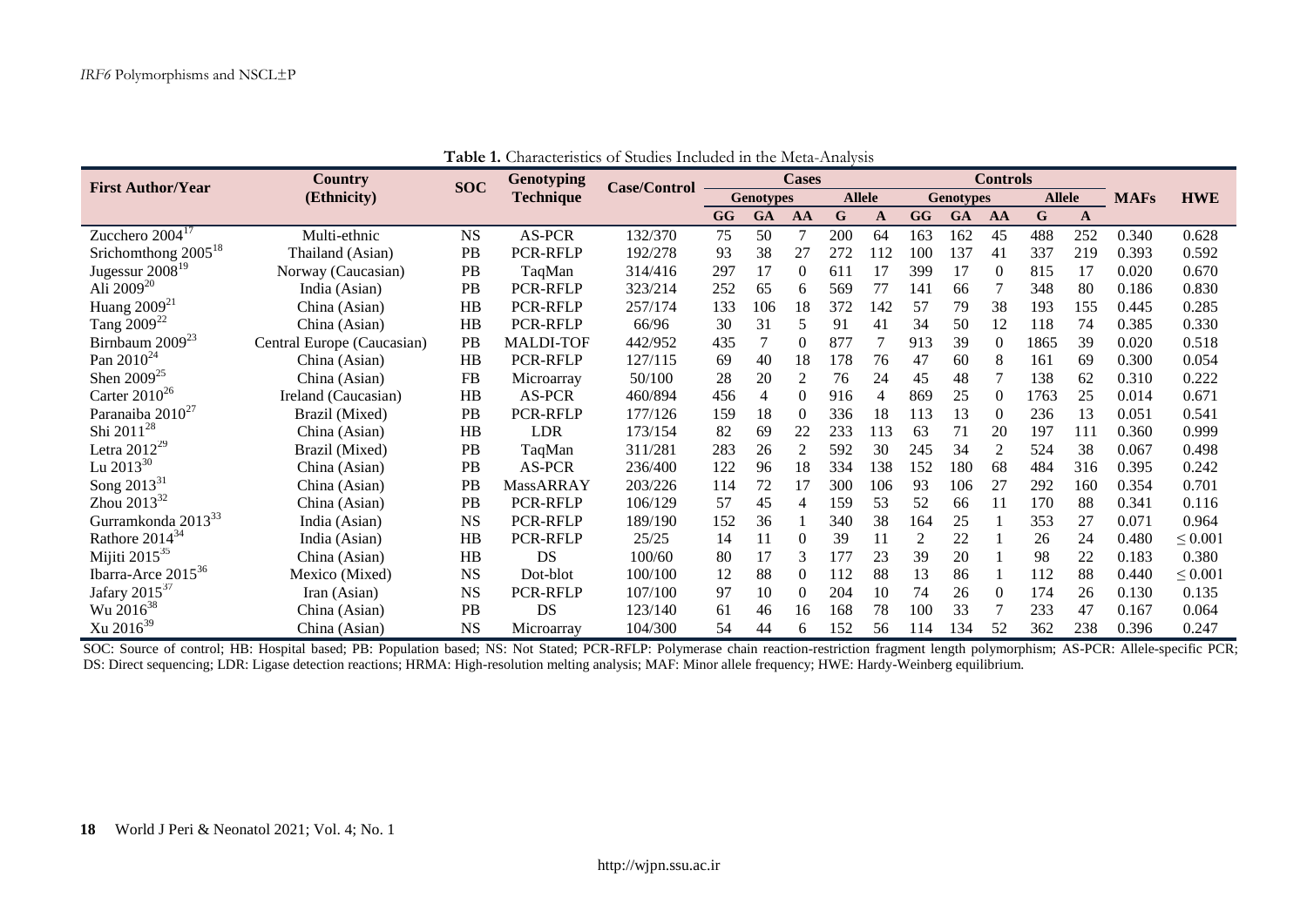| Subgroup  | <b>Genetic Model</b> | <b>Type of</b><br><b>Model</b> |                               | <b>Heterogeneity</b> |           | <b>Odds Ratio</b> | <b>Publication</b><br><b>Bias</b> |              |                    |              |
|-----------|----------------------|--------------------------------|-------------------------------|----------------------|-----------|-------------------|-----------------------------------|--------------|--------------------|--------------|
|           |                      |                                | $\overline{\mathbf{I}^2(\%)}$ | $P_{H}$              | <b>OR</b> | 95% CI            | $Z_{test}$                        | $P_{OR}$     | $P_{\text{Beegs}}$ | $P_{Egeers}$ |
| rs2235371 |                      |                                |                               |                      |           |                   |                                   |              |                    |              |
| Overall   | A vs. G              | Random                         | 72.32                         | $\leq 0.001$         | 0.712     | $0.600 - 0.846$   | $-3.861$                          | $\leq 0.001$ | 1.000              | 0.896        |
|           | AA vs. GG            | Random                         | 61.48                         | $\leq 0.001$         | 0.532     | 0.365-0.776       | $-3.272$                          | 0.001        | 0.790              | 0.721        |
|           | AC vs. GG            | Random                         | 79.14                         | $\leq 0.001$         | 0.582     | 0.453-0.747       | $-4.238$                          | $\leq 0.001$ | 0.475              | 0.463        |
|           | $AA+AG$ vs. $GG$     | Random                         | 91.91                         | $\leq 0.001$         | 0.506     | 0.346-0.740       | $-3.515$                          | $\leq 0.001$ | 0.711              | 0.820        |
|           | AA vs. AG+GG         | Random                         | 57.04                         | 0.001                | 0.644     | 0.457-0.908       | $-2.512$                          | 0.012        | 0.733              | 0.714        |
| Ethnicity |                      |                                |                               |                      |           |                   |                                   |              |                    |              |
| Asian     | A vs. G              | Random                         | 77.90                         | $\leq 0.001$         | 0.705     | 0.571-0.871       | $-3.248$                          | 0.001        | 0.692              | 0.812        |
|           | AA vs. GG            | Random                         | 68.91                         | $\leq 0.001$         | 0.570     | 0.363-0.896       | $-2.437$                          | 0.015        | 0.912              | 0.715        |
|           | AC vs. GG            | Random                         | 84.83                         | $\leq 0.001$         | 0.524     | 0.372-0.738       | $-3.700$                          | $\leq 0.001$ | 0.276              | 0.313        |
|           | $AA+AG$ vs. $GG$     | Random                         | 79.93                         | $\leq 0.001$         | 0.590     | 0.444-0.785       | $-3.629$                          | $\leq 0.001$ | 0.921              | 0.823        |
|           | AA vs. AG+GG         | Random                         | 64.77                         | $\leq 0.001$         | 0698      | 0.465-1.048       | $-1.732$                          | 0.083        | 1.000              | 0.626        |
| Caucasian | A vs. G              | Random                         | 74.56                         | 0.020                | 0.568     | 0.218-1.481       | $-1.257$                          | 0.247        | 1.000              | 0.356        |
|           | AC vs. GG            | Random                         | 74.84                         | 0.019                | 0.564     | 0.214-1.488       | $-1.156$                          | 0.248        | 1.000              | 0.365        |
|           | $AA+AG$ vs. $GG$     | Random                         | 74.84                         | 0.019                | 0.564     | 0.214-1.488       | $-1.156$                          | 0.248        | 1.000              | 0.365        |
| Mixed     | A vs. G              | Fixed                          | 0.00                          | 0.514                | 0.886     | 0.667-1.177       | $-0.837$                          | 0.403        | 1.000              | 0.923        |
|           | AA vs. GG            | Fixed                          | 0.00                          | 0.654                | 0.687     | 0.127-3.720       | $-0.435$                          | 0.663        | <b>NA</b>          | <b>NA</b>    |
|           | AC vs. GG            | Fixed                          | 0.00                          | 0.515                | 0.821     | 0.557-1.211       | $-0.993$                          | 0.321        | 0.296              | 0.031        |
|           | AA+AG vs. GG         | Random                         | 98.35                         | $\leq 0.001$         | 0.242     | 0.011-5.579       | $-0.886$                          | 0.376        | 1.000              | 0.128        |
|           | AA vs. AG+GG         | Fixed                          | 0.00                          | 0.600                | 0.686     | 0.128-3.672       | $-0.440$                          | 0.660        | NA                 | <b>NA</b>    |

**Table 2.** Results of the Association of *IRF6* Polymorphisms with NSCL ± P Risk

No obvious visual asymmetry was observed in Begg"s funnel plots, and the results of Egger"s test revealed no statistical evidence for publication bias of the literature for the *IRF6* polymorphisms (Table 2).

*Minor Allele Frequencies (MAFs):* The minor allele frequencies (MAFs) of the *IRF6*  gene polymorphisms by ethnicity are shown in Table 1. The allele and genotype distributions of *IRF6* polymorphisms exhibited ethnic variations. The rs2235371 A, rs2013162 A, rs642961 A, and rs2235375 C allele frequencies were 24.70% (1.40%-48.0%), 36.85% (27.10%- 46.60%), 20.50% (13.90%-27.10%), and 39.75% (25.0%-54.50%), respectively. Therefore, the MAF of the rs642961 polymorphism was less than other SNPs.

## **Discussion**

The rs2235371 is located in exon 7 producing a change of the amino acid valine to isoleucine at codon 274 (Val274Ilu) and rs2013162 in exon 5 is a silent variant at codon 153 (Ser153Ser). Our meta-analysis results showed that the association between rs2235371 and the risk for NSCL  $\pm$  P is statistically significant in the overall

population. In the subgroup analyses by ethnicity, the rs2235371 was found to be insignificantly associated with NSCL  $\pm$  P risk in Asians. Similarly, the previous metaanalysis found that the rs2235371 was significantly associated with NSCL  $\pm$  P risk in Asians, but not in Caucasians. <sup>14</sup> Moreover, we did not find a significant association between rs2013162 polymorphism and NSCL  $\pm$  P risk, whereas there was a significant association between rs2013162 polymorphism and NSCL  $\pm$  P risk in Caucasian and mixed populations. Recently, a meta-analysis by Xia et al has showed a significant association between rs2235371 and NSCL  $\pm$  P in Chinese Han populations.<sup>16</sup> This was also consistent with Wattanawong et al meta-analysis that showed a significant association between rs2013162 polymorphism and increased NSCL  $\pm$  P risk.<sup>14</sup> Recently, six studies were conducted to examine the association between p53 Arg72Pro polymorphism and lymphoma risk.

Significant association between-study heterogeneity was displayed among all genetic models. Besides, other factors such as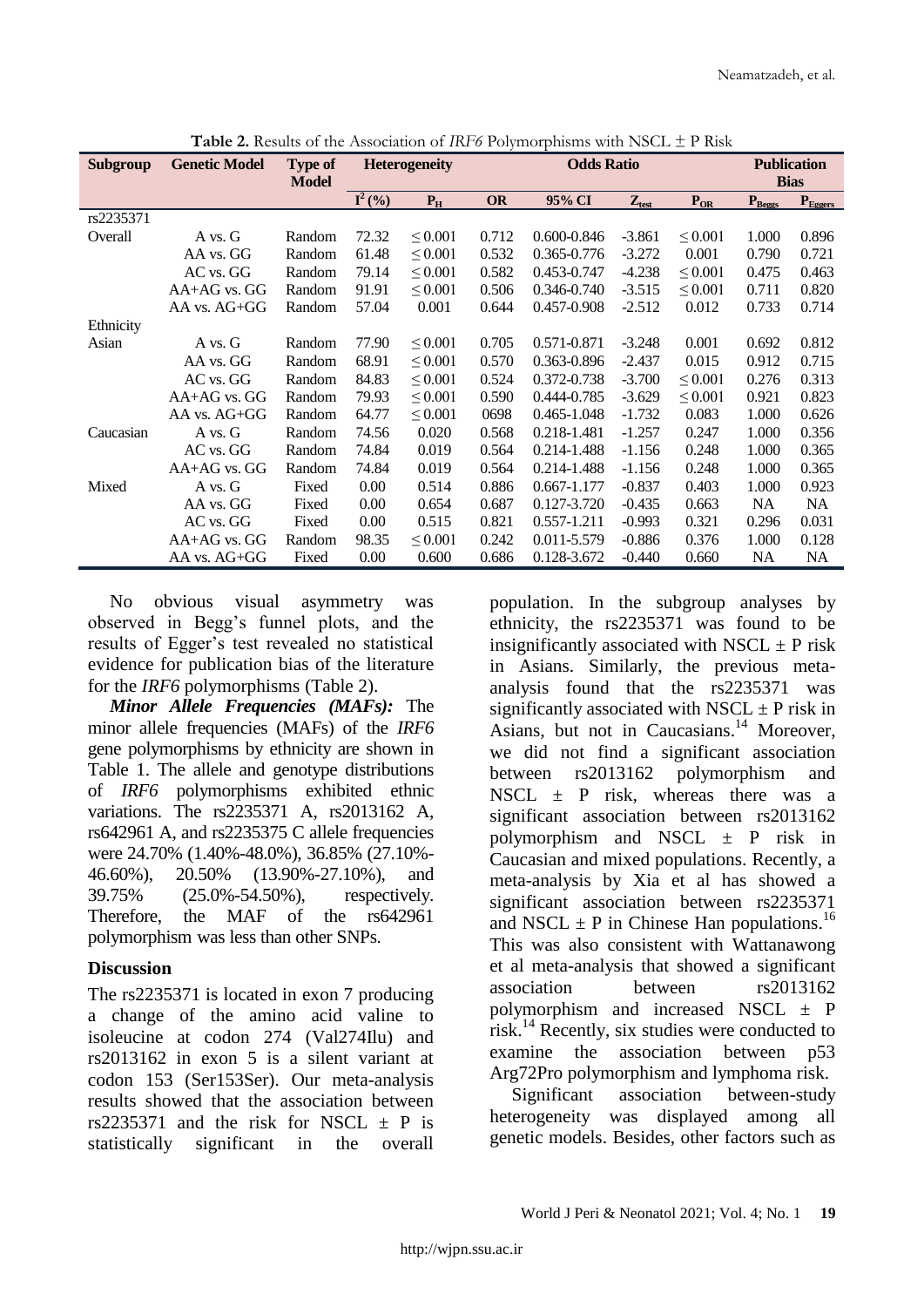subtype of IS, gender distribution, past medical history, personal history diversity in design, the difference of ethnicity, sample sizes, and measurement errors and so on, might also be responsible for the heterogeneity. Considering that ethnicity may contribute to common sources of heterogeneity, we conducted the subgroup analysis by ethnicity to clarify the sources of heterogeneity. Unluckily, we did not<br>effectively eliminate the heterogeneity. effectively eliminate the heterogeneity, indicating that ethnicity especially should be taken into consideration. Moreover, after removing the study deviating from HWE and leaving out certain studies for sensitivity analysis, the heterogeneity did not eliminat, which suggests the study deviating from HWE, as the main source of heterogeneity in the three models for Asians).

The advantage of this meta-analysis is that the information from the eligible studies is utilized as much as possible through the genetic model and stratified analysis). However, there are several limitations to this study. First, the number of eligible studies for some ethnicities is small), which restricts the application of the conclusions drawn from ethnicities. Second, we have selected only published studies in English and Chinese languages in this meta-analysis. Unpublished data, ongoing studies and articles published in languages other than English and Chinese were not sought, especially those with negative findings, which may have biased our findings, although no obvious publication bias was apparent. Third, our results were based on single-factor estimates without adjustment for other risk factors such as age, gender, prenatal exposures, environmental factors and other variables, which might have caused serious confounding bias. Finally, lacking the original data for the included studies limited our further evaluation of potential interactions among gene-gene, gene-environment, or even different polymorphism loci of *IRF6* gene, which all may affect NSCL  $\pm$  P risk.

## **Conclusion**

This meta-analysis suggested that *IRF6*

rs2235371 is associated with the risk of NSCL  $\pm$  P. Due to the limitations discussed above, further studies estimating the effect of gene-gene and gene–environment interactions may eventually lead to a better and comprehensive understanding of the association between the *IRF6* polymorphism and NSCL  $\pm$  P risk.

# **Conflict of Interests**

Authors have no conflict of interests.

#### **Acknowledgments**

The authors thank the editors and the anonymous reviewers for insightful suggestions on this study.

**How to Cite:** Neamatzadeh H, Zare-Shehneh M, Mazaheri M, Daliri K, Akbarian E, Sheikhpour E. A Meta-analysis Association of *IRF6* rs2235371 Polymorphism with Non-Syndromic Cleft Lip/Palate World J Peri & Neonatol 2021; 4(1): 14-22.

DOI: 10.18502/wjpn.v4i1.7541

#### **References**

- 1. Leslie EJ, Marazita ML. Genetics of cleft lip and cleft palate. Am J Med Genet C Semin Med Genet 2013; 163C(4): 246-58.
- 2. Kohli SS, Kohli VS. A comprehensive review of the genetic basis of cleft lip and palate. Journal of Oral Maxillofac Pathol;  16(1): 64-72.
- 3. Radu BM, Epureanu FB, Radu M, Fabene PF, Bertini G. Nonsteroidal anti-inflammatory drugs in clinical and experimental epilepsy. Epilepsy Res; 131: 15-27.
- 4. Skuladottir H, Wilcox AJ, Ma C, Lammer EJ, Rasmussen SA, Werler MM, et al. Corticosteroid use and risk of orofacial clefts. Birth Defects Res A Clin Mol Teratol 2014; 100(6): 499-506.
- 5. Tollemar V, Collier ZJ, Mohammed MK, Lee MJ, Ameer GA, Reid RR. Stem cells, growth factors and scaffolds in craniofacial regenerative medicine. Genes Dis 2016; 3(1): 56-71.
- 6. Mossey PA, Little J, Munger RG, Dixon MJ, Shaw WC. Cleft lip and palate. The Lancet 2009; 374(9703): 1773-85.
- 7. Behnan SM, Guo C, Gong TW, Shum L, Gong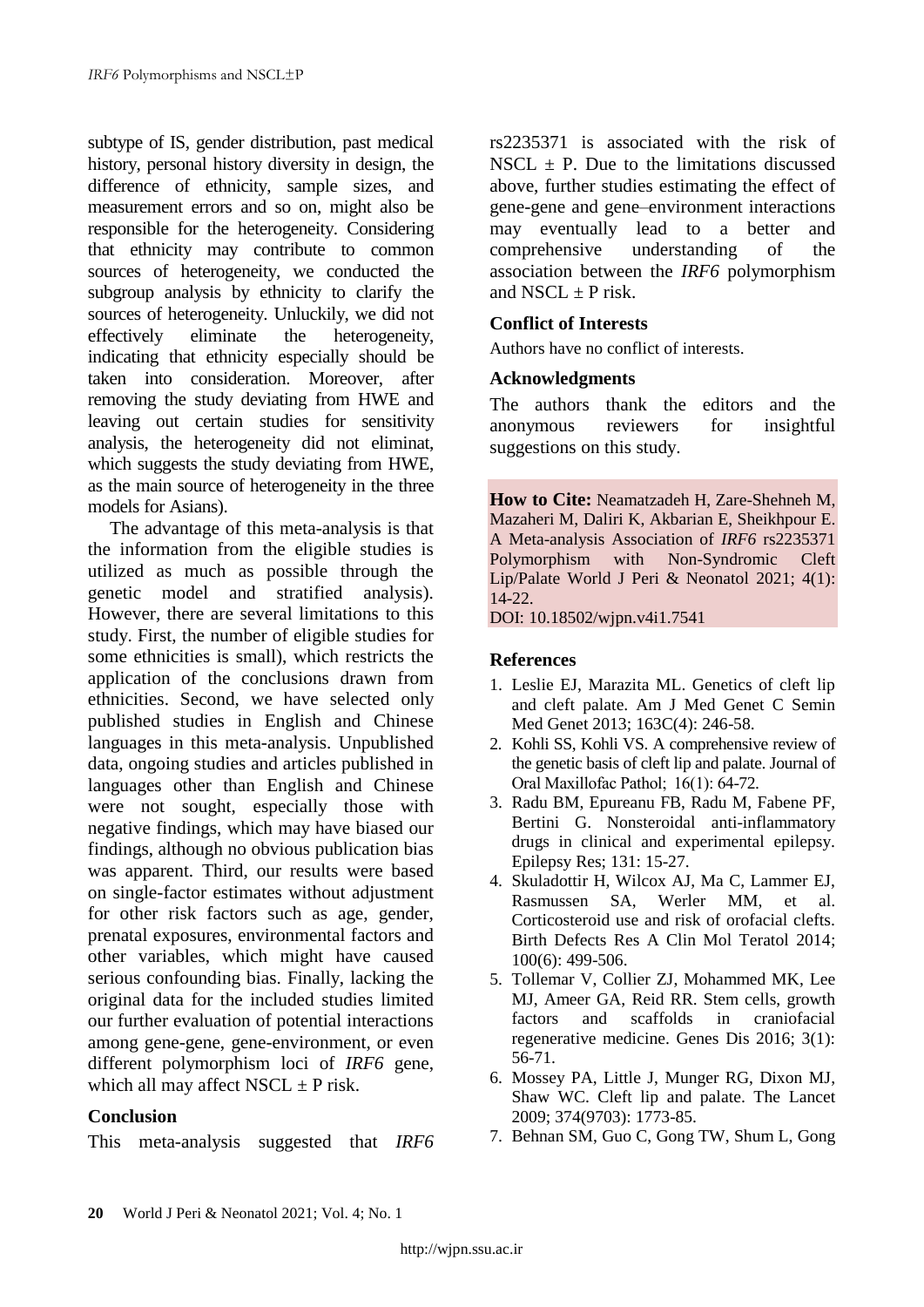SG. Gene and protein expression of Transforming growth factor β2 gene during murine primary palatogenesis, Differentiation 2005; 73(5): 233-9.

- 8. Krivicka-Uzkurele B, Pilmane M, Akota I. Barx1, growth factors and apoptosis in facial tissue of children with clefts. Stomatologija 2008; 10(2): 62-6.
- 9. Jugessur A, Lie RT, Wilcox AJ, Murray JC, Taylor JA, Saugstad OD, et al. Cleft palate, transforming growth factor alpha gene variants, and maternal exposures: Assessing gene-environment interactions in case-parent triads. Genetic Epidemiol 2003; 25(4): 367-74.
- 10.Kurosaka H, Iulianella A, Williams T, Trainor PA. Disrupting hedgehog and WNT signaling interactions promotes cleft lip pathogenesis. J Clin Invest 2014; 124(4): 1660-71.
- 11.A. Suzuki, D.R. Sangani, A. Ansari, J. Iwata, Molecular mechanisms of midfacial developmental defects. Dev Dyn 2016; 245(3): 276-93.
- 12.Gou Y, Zhang T, Xu J. Transcription Factors in Craniofacial Development: From Receptor Signaling to Transcriptional and Epigenetic Regulation. Curr Top Dev Biol 2015; 115: 377-410.
- 13.Jagomägi T, Nikopensius T, Krjutškov K, Tammekivi V, Viltrop T, Saag M, et al. MTHFR and MSX1 contribute to the risk of nonsyndromic cleft lip/palate. Eur J Oral Sci 2010; 118(3): 213-20.
- 14.Wattanawong K, Rattanasiri S, McEvoy M, Attia J, Thakkinstian A. Association between *IRF6* and 8q24 polymorphisms and nonsyndromic cleft lip with or without cleft palate: Systematic review and meta-analysis. Birth Defects Res A Clin Mol Teratol 2016; 106(9): 773-88.
- 15.Wang M, Pan Y, Zhang Z, Wang L. Three polymorphisms in *IRF6* and 8q24 are associated with nonsyndromic cleft lip with or without cleft palate: Evidence from 20 studies. Am J Med Genet A 2012; 158A(12): 3080-6.
- 16.Xia Y, Hu B, Chen J, Zheng L, Song J. Association between the *IRF6* rs2235371 polymorphism and the risk of nonsyndromic cleft lip with or without cleft palate in Chinese Han populations: A meta-analysis, Arch Oral Biol 2017; 84: 161-8.
- 17.Zucchero TM, Cooper ME, Maher BS, Daack-Hirsch S, Nepomuceno B, Ribeiro L, et al.

Interferon Regulatory Factor 6 (*IRF6*) Gene Variants and the Risk of Isolated Cleft Lip or Palate. N Engl J Med 2004; 351(8): 769-80.

- 18.Srichomthong C, Siriwan P, Shotelersuk V. Significant association between *IRF6* 820G- >A and non-syndromic cleft lip with or without cleft palate in the Thai population. J Med Genet 2005; 42(7): e46.
- 19.Jugessur A, Rahimov F, Lie RT, Wilcox AJ, Gjessing HK, Nilsen RM, et al. Genetic variants in *IRF6* and the risk of facial clefts: single-marker and haplotype-based analyses in a population-based case-control study of facial clefts in Norway. Genet Epidemiol 2008; 32(5): 413-24.
- 20.Ali A, Singh SK, Raman R. *MTHFR* 677TT Alone and *IRF6* 820GG Together with *MTHFR* 677CT, but Not *MTHFR* A1298C, Are Risks for Nonsyndromic Cleft Lip with or without Cleft Palate in an Indian Population. Genet Test Mol Biomarkers 2009; 13(3): 355-60.
- 21.Huang Y, Wu J, Ma J, Beaty TH, Sull JW, Zhu L, et al. Association between *IRF6* SNPs and Oral Clefts in West China. J Dent Res 2009; 88(8): 715-8.
- 22.Tang W, Du X, Feng F, Long J, Lin Y, Li P, et al. Tian, Association analysis between the *IRF6*  G820A polymorphism and nonsyndromic cleft lip and/or cleft palate in a Chinese population. Cleft Palate Craniofac J 2009; 46(1): 89-92.
- 23.Birnbaum S, Ludwig KU, Reutter H, Herms S, Steffens M, Rubini M, C., et al. Key susceptibility locus for nonsyndromic cleft lip with or without cleft palate on chromosome 8q24. Nat Genet 2009; 41(4): 473-7.
- 24.Pan Y, Ma J, Zhang W, Du Y, Niu Y, Wang M, et al. *IRF6* polymorphisms are associated with nonsyndromic orofacial clefts in a Chinese Han population. Am J Med Genet A 2010; 152A(2010): 2505-11.
- 25.Shen Y, Cui Y, Wan W, Zhou X, Cheng L, Lu Z, et al. Association of single nucleotide polymorphisms in *IRF6* and TGFA genes with nonsyndromic cleft lip with or without cleft palate in Chinese patients. J Nanjing Med Univ 2009; 23(1): 40-5.
- 26.Carter TC, Molloy AM, Pangilinan F, Troendle JF, Kirke PN, Conley MR, et al. Testing reported associations of genetic risk factors for oral clefts in a large Irish study population. Birth Defects Research. Birth Defects Res A Clin Mol Teratol 2010; 88(2): 84-93.